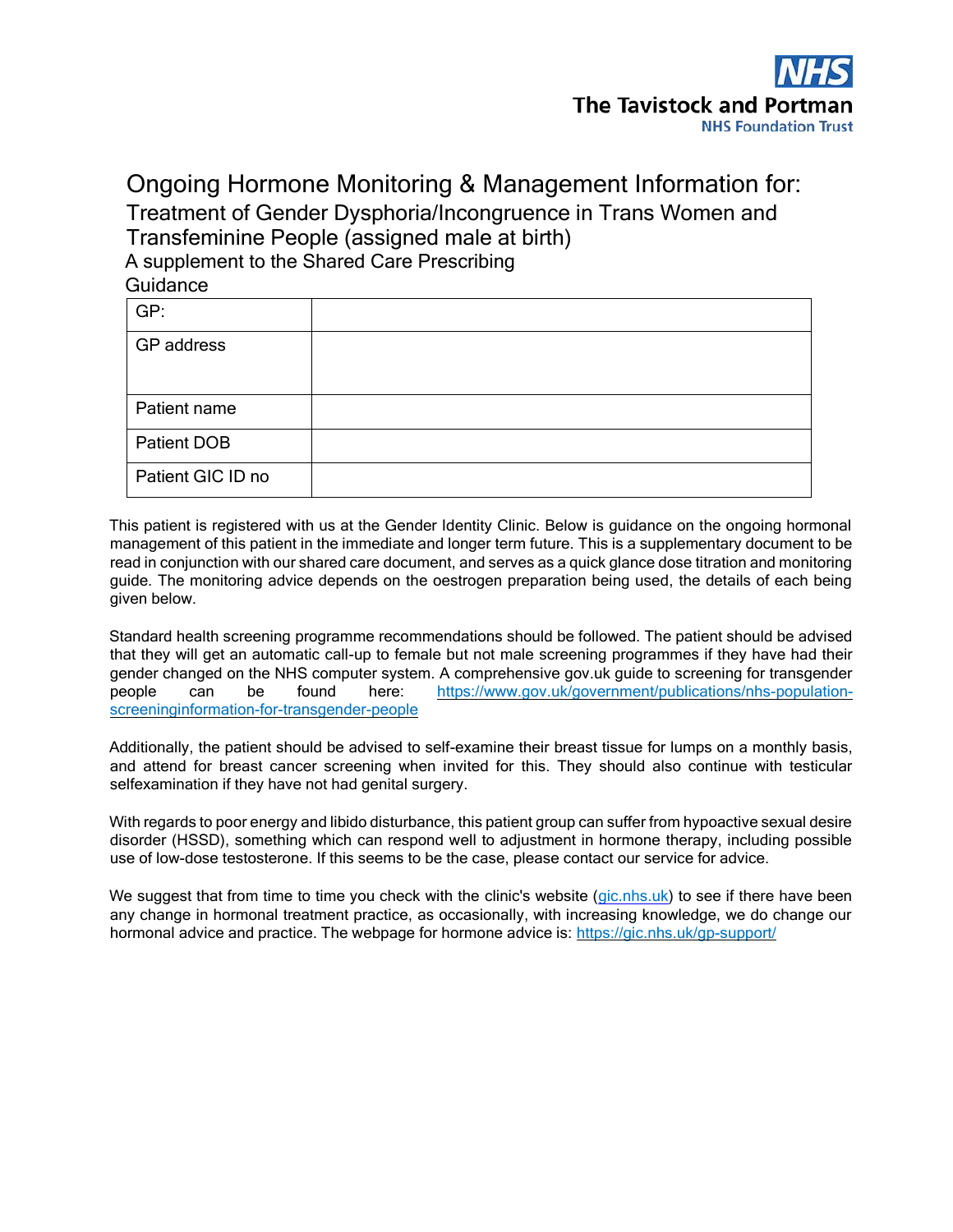| Estradiol formulations: QUICK GLANCE DOSE TITRATION & MONITORING GUIDE                                              |                               |                                                                                                                                                 |                                      |                                                                                                                  |                                                                     |                                                                                                                 |  |
|---------------------------------------------------------------------------------------------------------------------|-------------------------------|-------------------------------------------------------------------------------------------------------------------------------------------------|--------------------------------------|------------------------------------------------------------------------------------------------------------------|---------------------------------------------------------------------|-----------------------------------------------------------------------------------------------------------------|--|
| Preparation                                                                                                         | Dose                          | Frequency                                                                                                                                       | Target range,<br>oestradiol          | Monitoring<br>Method                                                                                             | Maximum<br>Dose                                                     | How to adjust,<br>if needed                                                                                     |  |
| Tablets<br>Estradiol<br>valerate:<br>e.g. Progynova<br>Estradiol<br>hemihydrate:<br>e.g. Zumenon<br>or Elleste-Solo | 1&8&2<br>mg<br>tablets        | Take tablets<br>altogether<br>each<br>morning,<br>swallowed<br>whole (Not to<br>be dissolved<br>under the<br>tongue)                            | 400-600<br>pmol/L                    | Bloods 4-6<br>hours after<br>taking tablets                                                                      | 8mg daily<br>(possibly<br>10mg daily on<br>discussion<br>with GIC). | Usually 2mg<br>adjustments,<br>up or down,<br>1 <sub>mg</sub> if<br>oestradiol only<br>a little out of<br>range |  |
| Patches<br>Estradiol:<br>Estradot,<br>Evorel,<br>Estraderm,<br>Progynova TS                                         | 50-200<br>mcg/<br>24hr        | Apply<br>prescribed<br>dose twice a<br>week;<br>patches<br>changed after<br>$3-4$ days.                                                         | 400-600<br>pmol/L                    | <b>Bloods 48-72</b><br>hours after<br>patch<br>application                                                       | 200mcg/24hr<br>twice weekly                                         | Usually 50mcg<br>adjustments,<br>less if oestradiol<br>only<br>a little out of<br>range                         |  |
| <b>Topical Gel</b><br>Estradiol:<br>Sandrena                                                                        | 0.51 <sub>mg</sub><br>sachets | Daily, apply<br>full dose in<br>the morning,<br>to inner thighs<br>or lower<br>torso/<br>abdomen -<br>but not to<br>breast or<br>genital areas. | 400-600<br>pmol/L                    | Bloods 4-6<br>hours after<br>application<br>(no gel on the<br>arms)                                              | 5mg daily                                                           | Usually 1mg<br>adjustments,<br>or 0.5mg if<br>oestradiol only<br>a little out of<br>range                       |  |
| *Implants<br>Estradiol                                                                                              | 50-100<br>mg                  | 6-24 monthly                                                                                                                                    | Trough value<br>of 400-500<br>pmol/L | 5 months<br>after implant<br>then repeated<br>monthly until<br>less than 500<br>(to inform<br>secondary<br>care) | 100 <sub>mg</sub>                                                   | *Secondary<br>care oversight                                                                                    |  |
| Medications that may be recommended in addition to estradiol:                                                       |                               |                                                                                                                                                 |                                      |                                                                                                                  |                                                                     |                                                                                                                 |  |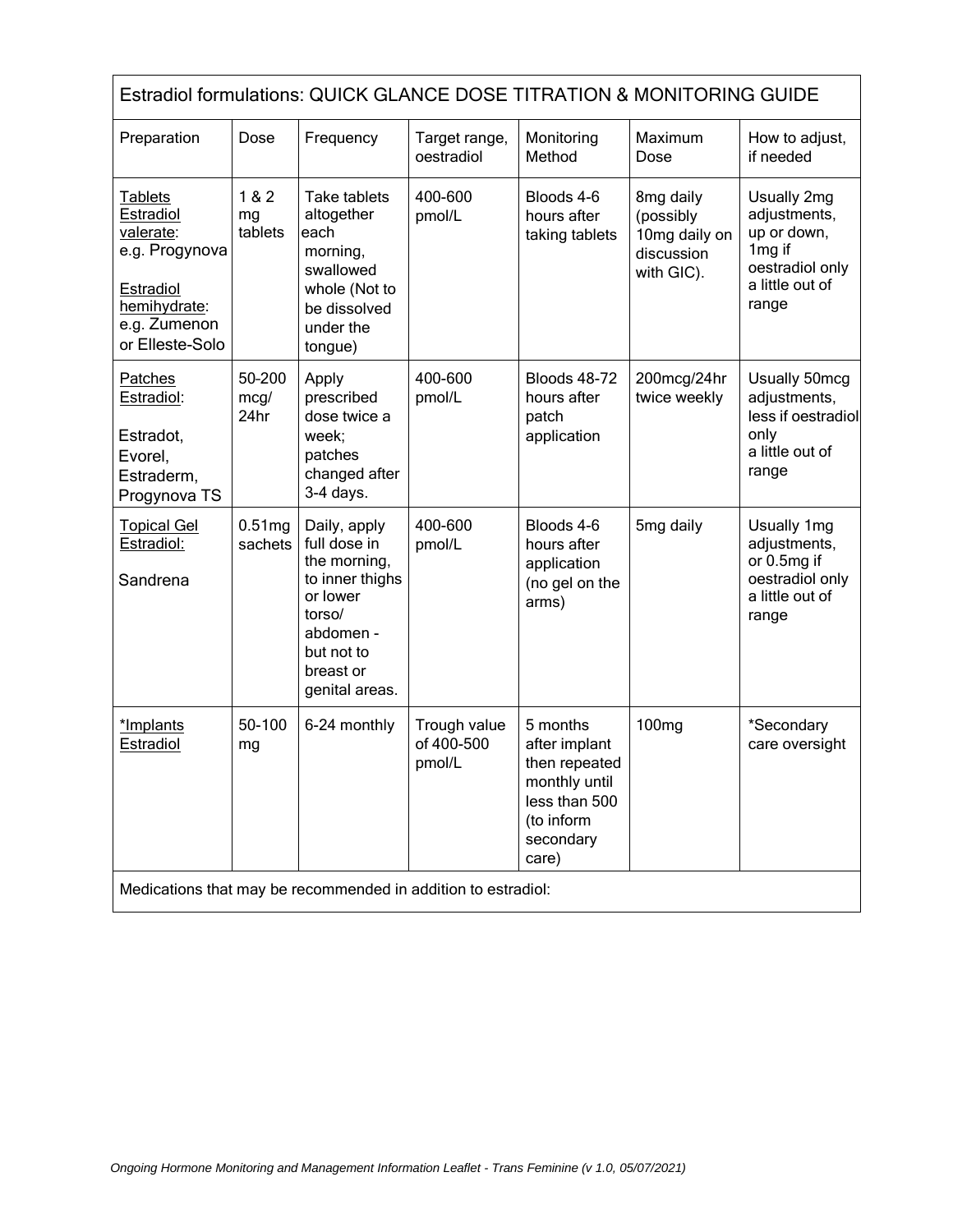| GnRH analogues:                                                                                                                                                                                                                                                                                         | Used to suppress testosterone to female<br>range (0-3 nmol/L).                                                                                                                                         |  |  |
|---------------------------------------------------------------------------------------------------------------------------------------------------------------------------------------------------------------------------------------------------------------------------------------------------------|--------------------------------------------------------------------------------------------------------------------------------------------------------------------------------------------------------|--|--|
| Decapeptyl (triptorelin) SR 11.25 mg (IM) every 12 weeks<br>or<br>Zoladex (goserelin) 10.8 mg (sub cut) every 12 weeks<br>Alternatives:                                                                                                                                                                 | The GIC will advise on starting these (if<br>needed), usually after patients are on oral<br>estradiol 4mg daily (or equivalent topical<br>dose).                                                       |  |  |
| Leuprorelin (Prostap) 11.25 mg (IM) every 3 months<br>Leuprorelin (Prostap) 3.75 mg (IM) monthly<br>Goserelin 3.75 mg (sub cut) monthly<br>Decapeptyl SR 3 mg (IM) monthly<br>Decapeptyl SR 22.5 mg (IM) every 6 months<br>Nafarelin (Synarel) nasal spray, 200-400 micrograms twice a<br>day (see BNF) | A two week course of Cyproterone<br>Acetate, 50mg orally a day is usually<br>recommended with the first GnRH<br>analogue injection, unless the patient has<br>significant liver disease or depression. |  |  |
| Finasteride 5mg, OD                                                                                                                                                                                                                                                                                     | As additional anti-androgen; for excess<br>facial or body hair; or scalp hair thinning.                                                                                                                |  |  |

## Blood tests that need to be requested (including safety blood tests, for monitoring):

Oestradiol, testosterone, prolactin and LFTs. For timings (varies by formulation), see above.

Blood tests should be done 8 weeks after starting treatment, and 8 weeks after any change to dose, frequency or formulation.

### Monitoring frequency:

As above, monitoring bloods should be done 8 weeks after any change to dose, frequency or formulation.

Additionally, monitoring bloods should be done every 3-6 months in the first year, every 6-12 months in the second year, and then annually thereafter if therapy is stable with no red flags as below.

Blood pressure and body mass index should be monitored every 3-6 months in the first year of therapy, and after any dose change, then annually when treatment stabilised (or more frequently if indicated).

### Red flags for monitoring, and actions:

As well as looking to keep the oestradiol level within range, as above, there will occasionally be results from the safety blood tests that need action:

### 1. Testosterone:

If testes are still present, usual practice is to use medication to keep testosterone suppressed, i.e. under 3nmol/L. If it rises, it may be worth checking compliance with any medication that is meant to suppress testosterone (usually a GnRH analogue). Seek advice if needed.

### 2. Thromboembolism:

Stop oestrogen therapy until patient is anti-coagulated. When haematology advises that it is safe to do so, oestrogen therapy with topical formulations (gel or patch) can be resumed. Anti-coagulation should be lifelong to continue oestrogen therapy. Inform the GIC team.

#### 3. Prolactin:

Small rises in prolactin are often seen with oestrogen therapy.